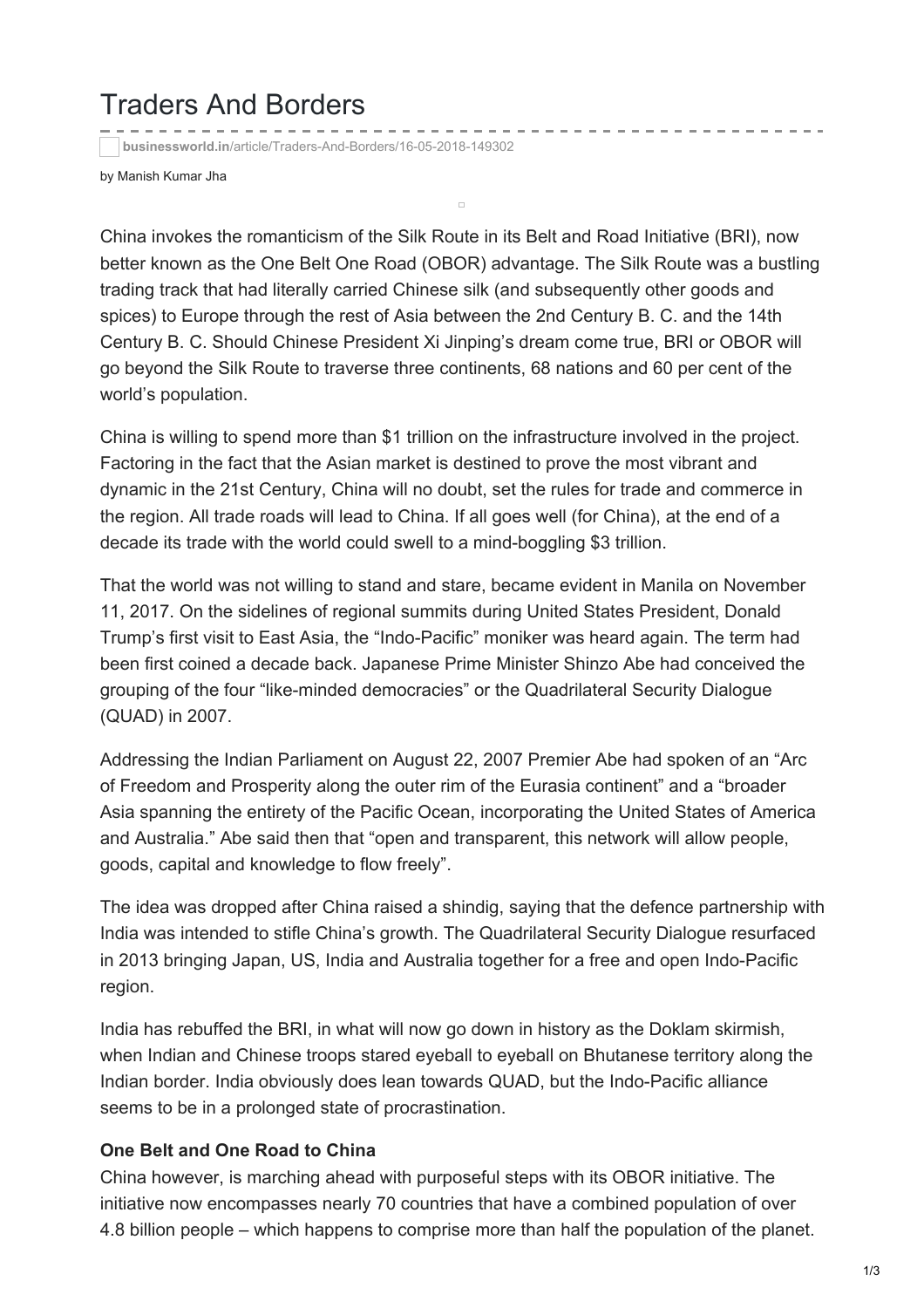The OBOR encompasses economies worth roughly \$21 trillion, accounting for 62 per cent of the world's GDP and about 65 per cent of global land and 30 per cent of maritime-based economic production.

The economic prowess and fury of the dragon is already evident. "OBOR or the BRI is a project aimed at realising China's geopolitical ambitions. Conceptualised unilaterally without consultations with others, it is a vehicle to realise President Xi's 'China dream'. It lacks transparency and has the potential to push other countries into a debt trap," says Arvind Gupta, Director at the Vivekananda International Foundation.

Gupta is obviously referring to the \$900 billion worth of projects estimated by the ratings agency Fitch that have already been planned for the OBOR initiative. While most of the road infrastructure in the countries along the route is likely to be funded from China - from the Asia Infrastructure Development Bank (AIIB) for instance - other multilateral agencies like the European Bank for Reconstruction and Development (EBRD) have also shown interest in the Belt and Road Initiative. "It also violates the sovereignty of other countries , the way the China-Pakistan Economic Corridor, an off-shoot of the BRI does, when it passes through Indian territory in the J&K," says Gupta.

## **The Quadrilateral Security Dialogue**

The idea of the QUAD meanwhile, seems to be stuck in Manila, where the concept was last discussed. Says KenkoSone, Minister (Economic & Development), Embassy of Japan in India, "The participants discussed the direction for cooperation, including with countries in the region, in upholding the rules-based order and respect for international law in the Indo-Pacific, tackling proliferation threats, including North Korea's nuclear and missile issues, against which maximised pressure needs to be applied, ensuring freedom of navigation and maritime security in the Indo-Pacific and countering terrorism..."

It should be kept in mind that the idea of the QUAD emerged in the first place because China did not heed The Hague Tribunal ruling and militarised the South China Sea. Harking back to Shinzo Abe's speech in the Indian Parliament, an "Arc of Freedom and Prosperity" was also a part of the agenda. The alliance does have the potential to balance the commercial potentials of the One Belt One Road initiative, if not upstage it.

India needs more than \$1 trillion in investment to sustain the current momentum of the economy. It needs big ticket investments in infrastructure and manufacturing and to create jobs for 10 million young aspirants. Should QUAD materialise, it could pave the way for the Indo-Japanese Africa Asia Growth Corridor (AAGC).

"QUAD traces its origin to the concept of a Free and Open Indo-Pacific - an idea," cautions Gupta, "its origin is in the fact that China, by asserting sovereignty over the South China Sea, has endangered the freedom of navigation and over flights in the region." He points out that QUAD was still in a "nascent stage" as the four member countries are yet to "agree on its scope". A proponent of QUAD though he is, Gupta does not see it rivaling the BRI.

The Quadrilateral Security Dialogue is also beset with challenges. It has been opposed by China from the start. The United States is a member of the alliance, but President Trump also champions the "America First" trade policy. Australia has a rising bilateral trade with China and exports more than 30 per cent of its products to China. Australian exports to